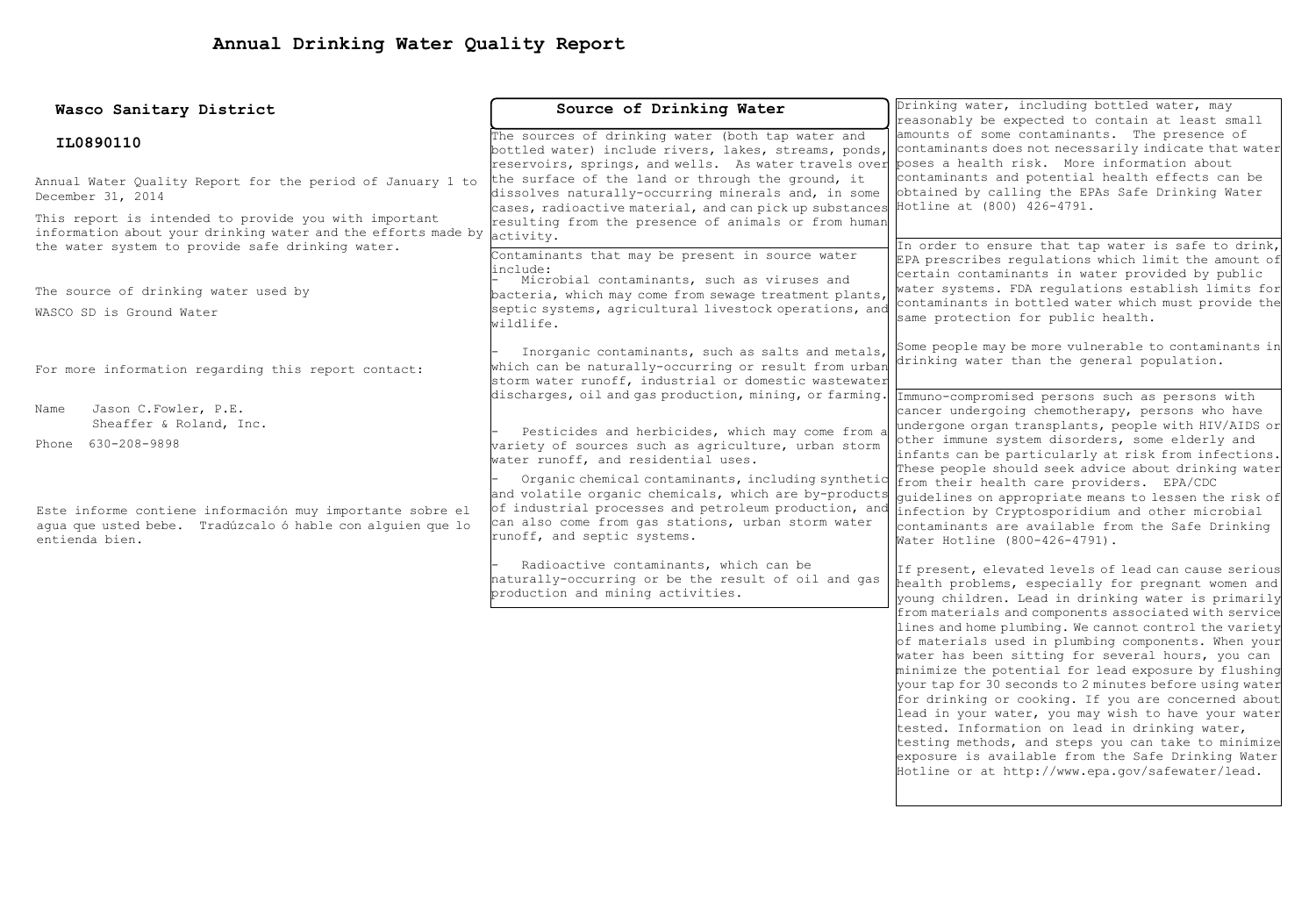#### **Source Water Information**

| Source Water Name | Type of Water | Report Status | Location                        |
|-------------------|---------------|---------------|---------------------------------|
| WELL 1 (00915)    | GW            | Active        | Eastern End of Carl Sandberg    |
| WELL 2 (01402)    | GW            | Active        | Near Elevated Tank              |
| WELL 3 (01763)    | GW            | Active        | 40 W 131 Campton Crossing Drive |

#### **Source Water Assessment**

We want our valued customers to be informed about their water quality. If you would like to learn more, please feel welcome to attend any of our reqularly scheduled meetings. Dates and times of the meetings are posted on the District's website at WascoSD.org. The source water assessment for our supply has been completed by the Illinois EPA. If you would like a copy of this information, please stop by the District Offices at 40W250 LaFox Road or call our water operator Sheaffer & Roland Inc. at 630-208-9898. To view a summary version of the completed Source Water Assessments, including: Importance of Source Water; Susceptibility to Contamination Determination; and documentation/recommendation of Source Water Protection Efforts, you may access the Illinois EPA website at http://www.epa.state.il.us/cgi-bin/wp/swap-fact-sheets.pl.

To determine Wasco Sanitary District's susceptibility to groundwater contamination, information obtained during a Well Site Survey performed by the Illinois Rural Water Association on April 22, 1999 was reviewed. Based on this information, one potential source of contamination was identified within proximity tof the water supply's wells: a sanitary sewer.The Illinois EPA does not consider the water supply's source water susceptible to contamination. This determination is based on a number of criteria including: monitoring conducted at the well; monitoring conducted at the entry point to the distribution system; and the available hydrogeologic data on the wells. In anticipation of the U.S. EPA's proposed Ground Water Rule, the Illinois EPA has determined that the Wasco Sanitary District's source water is not vulnerable to viral contamination. This determination is based upon the completed evaluation of the following criteria during the Vulnerability Waiver Process: the supply's wells are properly constructed with sound integrity and proper site conditions; a hydrogeologic barrier exists that should prevent pathogen movement; all potential routes and sanitary defects have been mitigated such that the source water is adequately protected; monitoring data did not indicate a history of disease outbreak; and a sanitary survey of the water supply did not indicate a viral contamination threat. Because the supply's wells are constructed in a confined aquifer, that should minimize the movement of pathogens into the wells, well hydraulics were not considered to be a significant factor in the vulnerability determination. Hence, well hydraulics were not evaluated for this groundwater supply.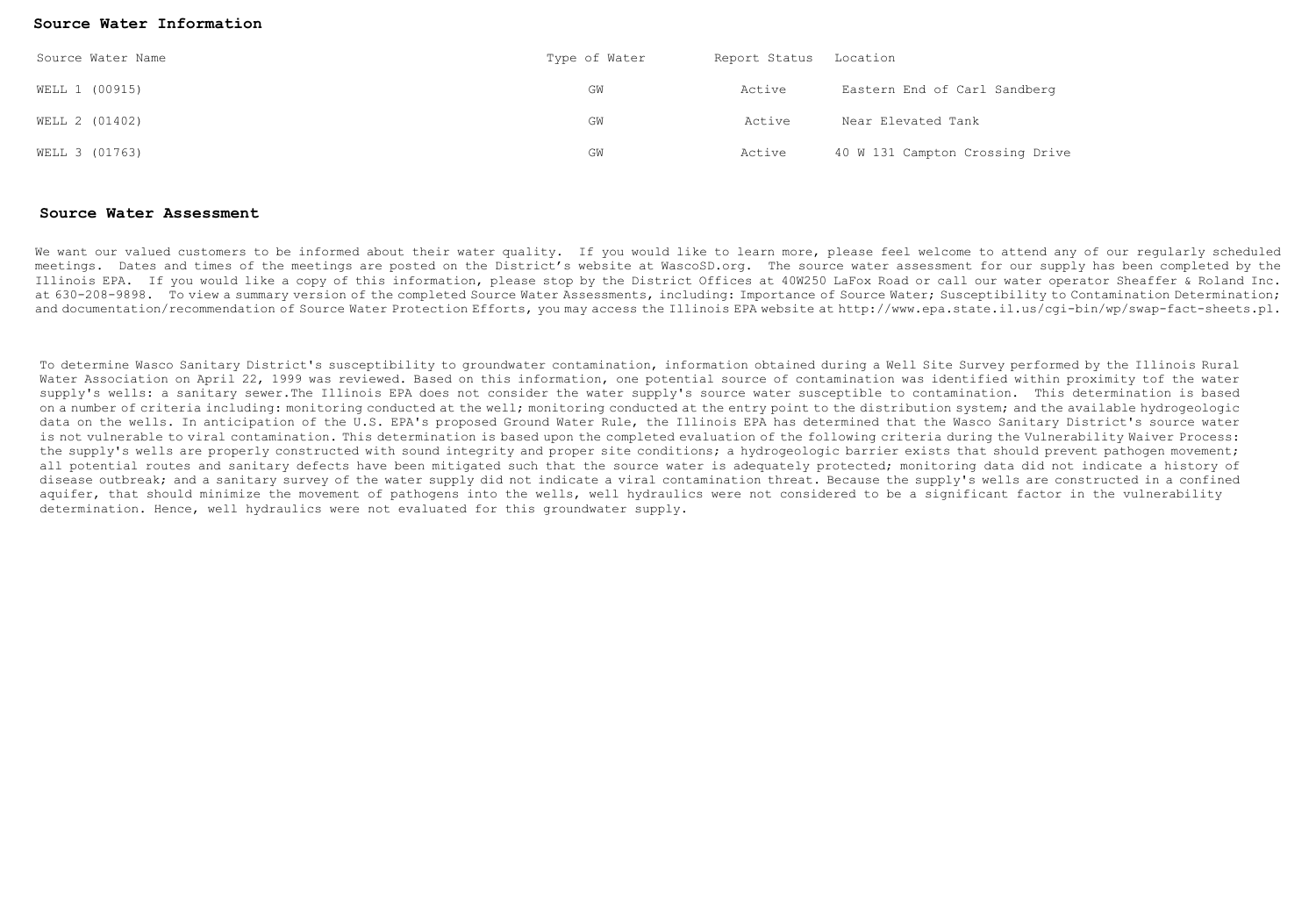### **2014 Regulated Contaminants Detected**

### **Lead and Copper**

#### Definitions:

Action Level Goal (ALG): The level of a contaminant in drinking water below which there is no known or expected risk to health. ALGs allow for a margin of safety. Action Level: The concentration of a contaminant which, if exceeded, triggers treatment or other requirements which a water system must follow.

| Lead and Copper | Date Sampled | <b>MCLG</b> | Action Level<br>(AL) | 90th<br>Percentile | # Sites Over AL | Units | Violation | Likely Source of Contamination                                                                                |
|-----------------|--------------|-------------|----------------------|--------------------|-----------------|-------|-----------|---------------------------------------------------------------------------------------------------------------|
| Copper          | 09/10/2012   | 1.3         | 1.3                  | 0.24               |                 | ppm   | Ν         | Erosion of natural deposits; Leaching from wood<br>preservatives; Corrosion of household plumbing<br>systems. |
| Lead            | 09/10/2012   |             |                      | 5.5                |                 | ppb   | N         | Corrosion of household plumbing systems;<br>Erosion of natural deposits.                                      |

## **Water Quality Test Results**

|                                                 | Maximum Contaminant Level Goal or MCLG: The level of a contaminant in drinking water below which there is no known or expected risk to health. MCLGs allow for<br>a margin of safety.                                                              |
|-------------------------------------------------|----------------------------------------------------------------------------------------------------------------------------------------------------------------------------------------------------------------------------------------------------|
| Maximum Contaminant Level or MCL:               | The highest level of a contaminant that is allowed in drinking water. MCLs are set as close to the MCLGs as feasible using<br>the best available treatment technology.                                                                             |
| or MRDLG:                                       | Maximum residual disinfectant level qoal The level of a drinking water disinfectant below which there is no known or expected risk to health. MRDLGs do not reflect<br>the benefits of the use of disinfectants to control microbial contaminants. |
| Maximum residual disinfectant level or<br>MRDL: | The highest level of a disinfectant allowed in drinking water. There is convincing evidence that addition of a disinfectant<br>is necessary for control of microbial contaminants.                                                                 |
| Definitions:                                    | The following tables contain scientific terms and measures, some of which may require explanation.                                                                                                                                                 |
| ppb:                                            | micrograms per liter or parts per billion - or one ounce in 7,350,000 gallons of water.                                                                                                                                                            |
| na:                                             | not applicable.                                                                                                                                                                                                                                    |
| Avg:                                            | Requlatory compliance with some MCLs are based on running annual average of monthly samples.                                                                                                                                                       |
| ppm:                                            | milligrams per liter or parts per million - or one ounce in $7,350$ gallons of water.                                                                                                                                                              |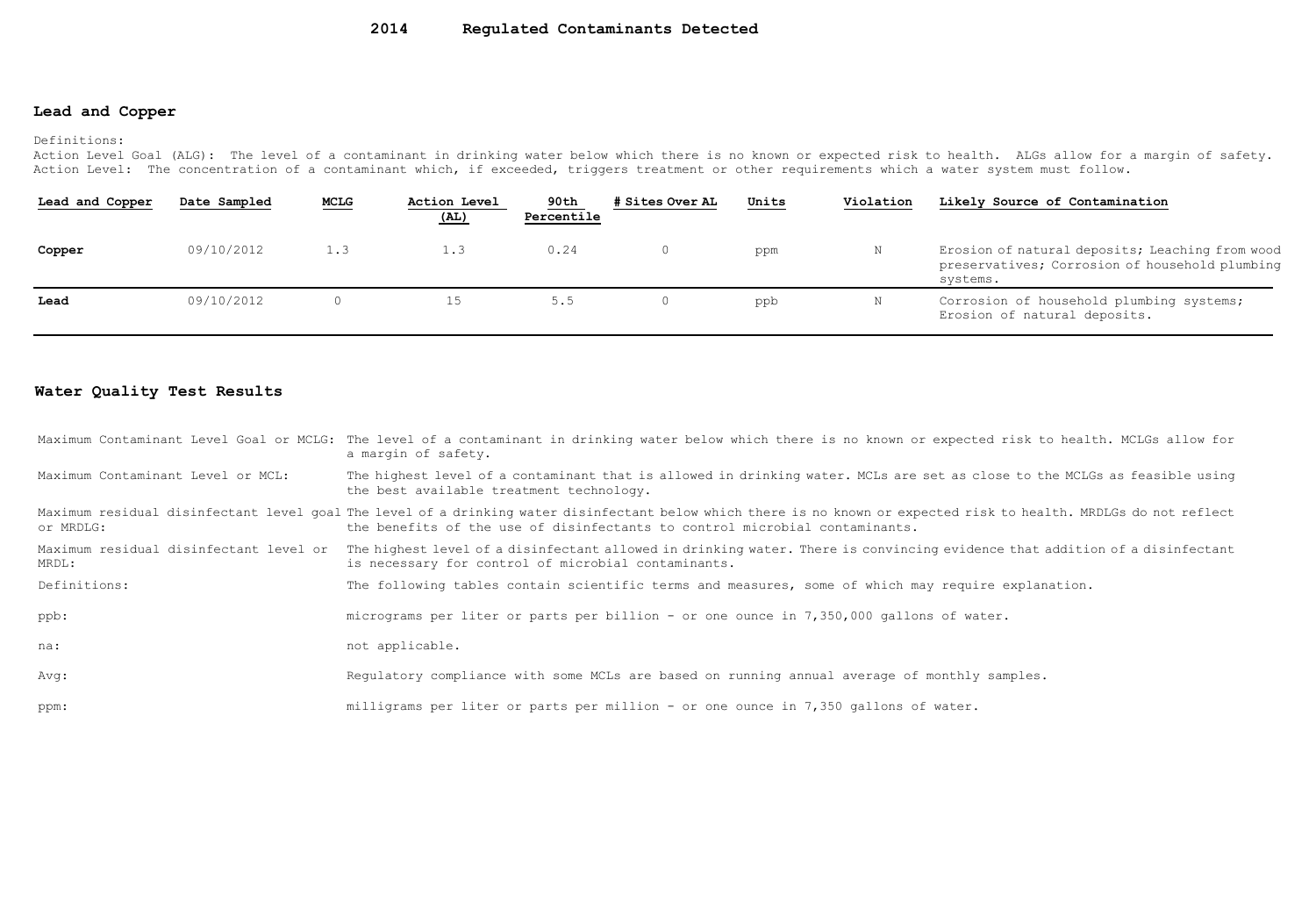# **Regulated Contaminants**

| Disinfectants and<br>Disinfection<br>By-Products | Collection<br>Date | Detected | Average Level Range of Levels<br>Detected | <b>MCLG</b>              | MCL.            | Units |             | Violation Likely Source of Contamination                                                                                                |
|--------------------------------------------------|--------------------|----------|-------------------------------------------|--------------------------|-----------------|-------|-------------|-----------------------------------------------------------------------------------------------------------------------------------------|
| Chlorine                                         | 2014               | 0.4      | $0.2 - 1$                                 | $MRDLG = 4$              | $MRDL = 4$      | ppm   | $_{\rm N}$  | Water additive used to control microbes.                                                                                                |
| Total Trihalomethanes<br>(TTHM)                  | 2014               | 0.658    | $0 - 0.658$                               | No goal for<br>the total | 80              | ppb   | $\mathbf N$ | By-product of drinking water disinfection.                                                                                              |
| Inorganic Contaminants                           | Collection<br>Date | Detected | Highest Level Range of Levels<br>Detected | <b>MCLG</b>              | MCL.            | Units |             | Violation Likely Source of Contamination                                                                                                |
| Barium                                           | 2014               | 0.13     | $0.13 - 0.13$                             | 2                        | $\overline{c}$  | ppm   | N           | Discharge of drilling wastes; Discharge from<br>metal refineries; Erosion of natural deposits.                                          |
| Fluoride                                         | 2014               | 0.997    | $0.997 - 0.997$                           | $\overline{4}$           | 4.0             | ppm   | $\mathbf N$ | Erosion of natural deposits; Water additive which<br>promotes strong teeth; Discharge from fertilizer<br>and aluminum factories.        |
| Iron                                             | 2014               | 0.013    | $0.013 - 0.013$                           |                          | 1.0             | ppm   | N           | This contaminant is not currently regulated by the<br>USEPA. However, the state regulates. Erosion of<br>natural deposits.              |
| Nitrate [measured as<br>Nitrogen]                | 2014               | 0.04     | $0.04 - 0.04$                             | 10                       | 10 <sup>°</sup> | ppm   | N           | Runoff from fertilizer use; Leaching from septic<br>tanks, sewage; Erosion of natural deposits.                                         |
| Sodium                                           | 2014               | 150      | $150 - 150$                               |                          |                 | ppm   | N           | Erosion from naturally occuring deposits: Used in<br>water softener regeneration.                                                       |
| Zinc                                             | 2014               | 0.0076   | $0.0076 - 0.0076$                         | 5                        | 5               | ppm   | $\mathbb N$ | This contaminant is not currently regulated by the<br>USEPA. However, the state regulates. Naturally<br>occurring; discharge from metal |